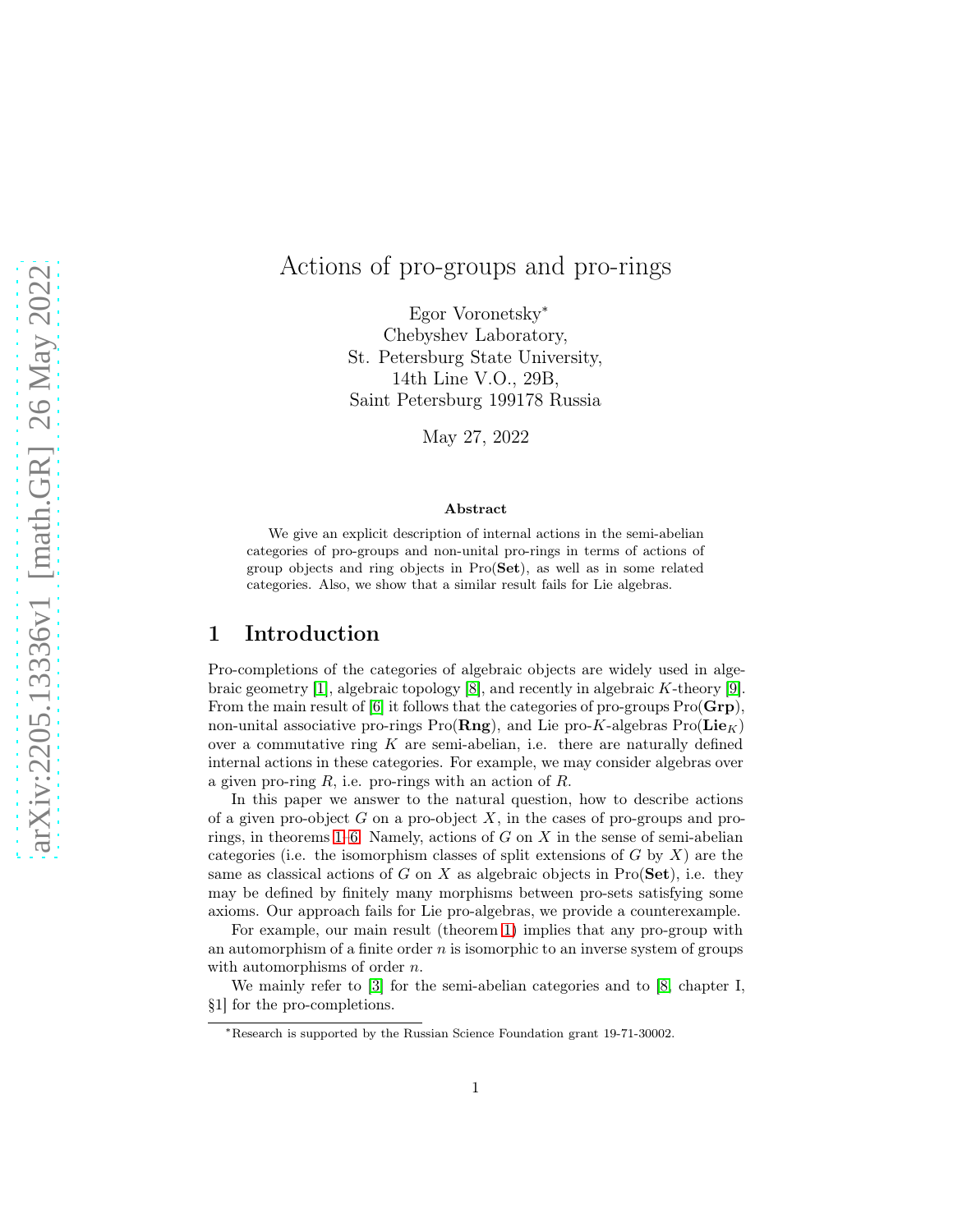#### 2 Pro-sets

If C is a category, then we write  $X \in \mathcal{C}$  if X is an object of C. For any algebraic theory T and a cartesian category C we denote by  $T(\mathcal{C})$  the category of T-objects in  $\mathcal C$  and homomorphisms between them. Also, the category of T-algebras  $T(\text{Set})$  is denoted by **T**. We need the algebraic theories

- Grp of groups;
- Ab of abelian groups;
- Rng of non-unital associative rings (we call them rings for simplicity);
- Ring of unital rings;
- CRng of commutative rings;
- CRing of unital commutative rings;
- Mod<sub>K</sub> of modules over a unital commutative ring  $K$ ;
- Lie<sub>K</sub> of Lie algebras over a unital commutative ring K.

Also, we denote by  $\text{Alg}(\mathcal{C})$  the category of unital algebras in  $\mathcal{C}$ . Namely, objects of Alg(C) are the morphisms  $f: K \to R$  in  $\text{Ring}(\mathcal{C})$  such that f is a monomorphism in C and f is central, i.e. the ring  $\mathcal{C}(U, K)$  is central in  $\mathcal{C}(U, R)$  for any  $U \in \mathcal{C}$ . Morphisms from  $f: K \to R$  to  $f': K' \to R'$  are the morphisms  $h \in \text{Ring}(\mathcal{C})(R, R')$  such that  $h \circ f$  factors through  $f'$ . As for algebraic theories,  $\mathbf{Alg} = \mathrm{Alg}(\mathbf{Set}).$ 

Recall that a category  $\mathcal I$  is called *filtered* if it is non-empty, for any two objects  $i, j \in \mathcal{I}$  there is an object  $k \in \mathcal{I}$  with morphisms  $\varphi: i \to k$  and  $\psi: j \to k$ . and for any parallel morphisms  $\varphi, \psi : i \to j$  in  $\mathcal I$  there is a morphism  $\theta : j \to k$ such that  $\theta \circ \varphi = \theta \circ \psi$ . A functor  $u: \mathcal{I} \to \mathcal{J}$  between filtered categories is called *cofinal* if for any  $j \in \mathcal{J}$  there is  $i \in \mathcal{I}$  and a morphism  $j \to u(i)$ . A filtered category I is called a *directed set* if it is small, skeletal, and for any two objects  $i, j \in \mathcal{I}$  there is at most one morphism  $i \to j$ , so we may consider  $\mathcal{I}$  as a poset. A directed set I is called *cofinite* if for any  $i \in I$  there is only finitely many elements less than i. If  $\mathcal I$  is a small filtered category, then there exists a cofinite directed set J with a cofinal functor  $J \to \mathcal{I}$ , see [\[8,](#page-14-0) chapter I, §1.4, theorem 4].

An *inverse system* X in a category C is a contravariant functor  $\mathcal{I}_X \to \mathcal{C}$ , where  $\mathcal{I}_X$  is a small filtered category. A *morphism* of inverse systems  $f: X \to Y$ consists of a map  $f^*$  from the set of objects of  $\mathcal{I}_Y$  to the set of objects of  $\mathcal{I}_X$  and morphisms  $f_i: X_{f^*(i)} \to Y_i$  for all  $i \in \mathcal{I}_Y$  such that for all  $\varphi \in \mathcal{I}_Y(i,j)$  there is sufficiently large  $k \in \mathcal{I}_X$  with morphisms  $\psi \in \mathcal{I}_X(k, f^*(i))$  and  $\theta \in \mathcal{I}_X(k, f^*(j))$ satisfying  $f_i \circ X_\psi = Y_\varphi \circ f_j \circ X_\theta \colon X_k \to Y_i$ . Clearly, the inverse systems and their morphisms form a category. A *pro-completion*  $\text{Pro}(\mathcal{C})$  is its factor-category by the following equivalence relation: two morphisms  $f, g: X \to Y$  of inverse systems are *equivalent* if for all  $i \in \mathcal{I}_Y$  there is sufficiently large  $j \in \mathcal{I}_X$  and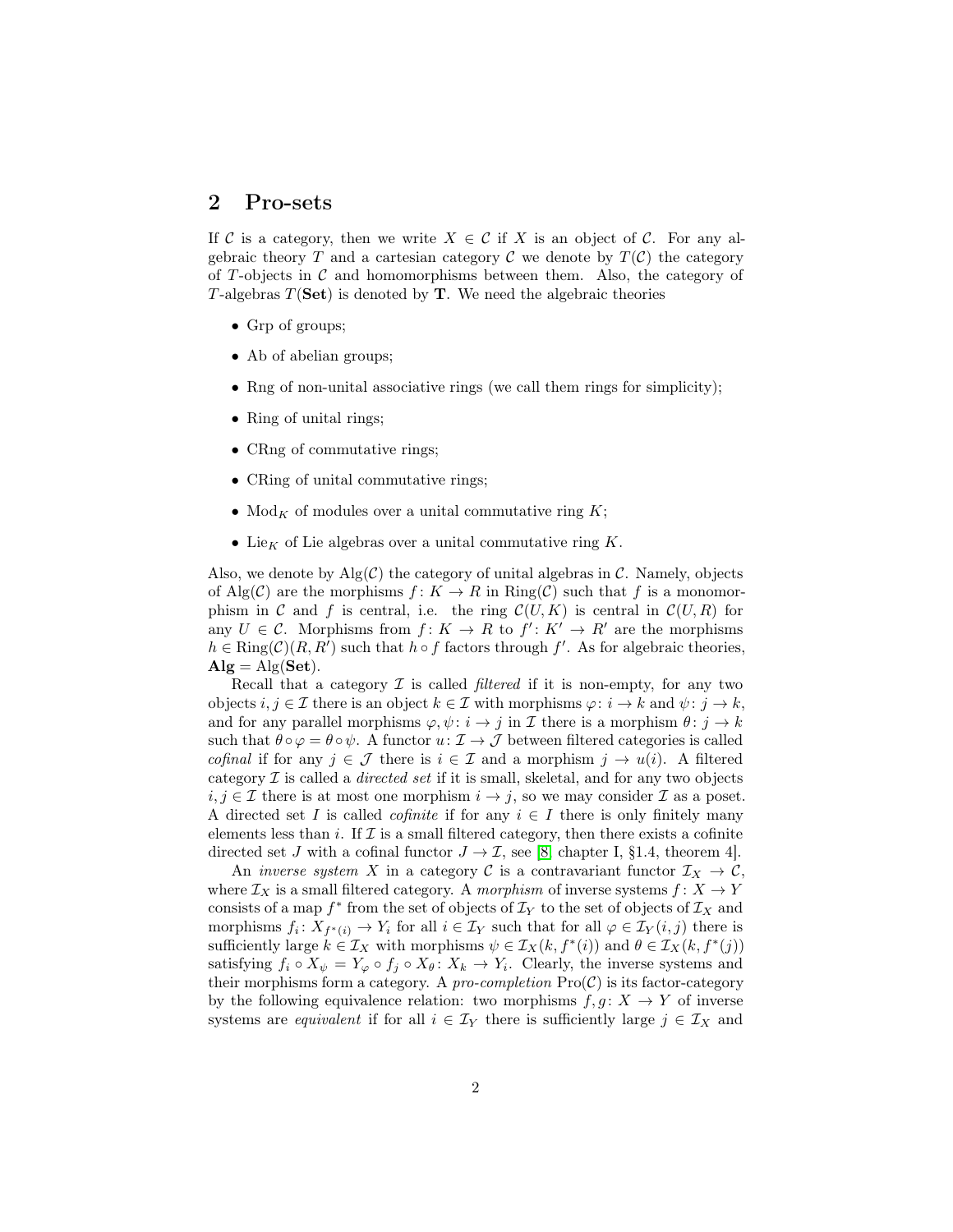morphisms  $\varphi \in \mathcal{I}_X(j, f^*(i)), \psi \in \mathcal{I}_X(j, g^*(i))$  such that  $f_i \circ X_{\varphi} = g_i \circ X_{\psi} : X_j \to$  $Y_i$ . By [\[8,](#page-14-0) chapter I, §1.1, remark 4],

$$
\mathrm{Pro}(C)(X,Y) = \varprojlim_{j \in \mathcal{I}_Y} \lim_{i \in \mathcal{I}_X} C(X_i, Y_j).
$$

If X is an inverse system in C and  $u: \mathcal{J} \to \mathcal{I}_X$  is a cofinal functor, then the induced morphism of inverse systems  $f: X \to u^*X = (X \circ u)$  given by  $f^*(j) = u(j)$  and  $f_j = id_{X_{u(j)}}$  is an isomorphism in Pro(C). In particular, any object in  $\text{Pro}(\mathcal{C})$  is isomorphic to an inverse system indexed by a cofinite directed set. If  $\mathcal{I}_X$  is a directed set,  $i \leq j$  are two indices in  $\mathcal{I}_X$ , and  $x \in X_j$ , then we denote the image of x in  $X_i$  by  $x|_i$ .

A morphism  $f: X \to Y$  of inverse systems is called a *level morphism* if  $\mathcal{I}_X$  =  $\mathcal{I}_Y$ ,  $f^*(i) = i$  for all i, and  $Y_{\varphi} \circ f_i = f_j \circ X_{\varphi} : X_i \to Y_j$  for all  $\varphi \in \mathcal{I}_X(i, j)$ . Each morphism in Pro(C) is isomorphic to a level morphism, i.e. for any  $f: X \to Y$ there is a level morphism  $f' : X' \to Y'$  and isomorphisms  $X \to X'$ ,  $Y \to Y'$ in  $Pro(\mathcal{C})$  making the resulting square commutative in  $Pro(\mathcal{C})$ , see [\[8,](#page-14-0) chapter I, §1.3, theorem 3. Moreover, here we may assume that  $X \to X'$  and  $Y \to Y'$ are induced by cofinal morphisms from a cofinite directed poset. By [\[8,](#page-14-0) chapter II, §2.2, theorem 5, a level morphism  $f: X \to Y$  of inverse systems is an isomorphism if and only if for any  $i \in \mathcal{I}_X$  there are  $j \in \mathcal{I}_X$ ,  $\varphi: i \to j$ , and  $u: Y_j \to X_i$  such that  $f_i \circ u = Y_{\varphi}$  and  $u \circ f_j = X_{\varphi}$ .

Any object  $X \in \mathcal{C}$  may be considered as the inverse system over the terminal category with only one index  $\ast$ . The canonical embedding functor  $\mathcal{C} \to \text{Pro}(\mathcal{C})$  is fully faithful and every inverse system X is the projective limit of itself in  $Pro(C)$ . We denote the projective limit of an inverse system X in Pro(C) by  $\varprojlim_{i \in \mathcal{I}_X}^{\text{Pro}(\mathcal{C})}$  $\prod_{i\in\mathcal{I}_X}^{\text{Pro}(\mathcal{C})} X_i,$ where  $X_i$  are themselves some pro-objects, all such limits necessary exist.

By [\[7,](#page-14-2) corollary 6.1.17, proposition 6.1.18], if  $\mathcal C$  is finitely complete or finitely cocomplete, then  $Pro(C)$  is also finitely complete or finitely cocomplete respectively and the limits and colimits of finite level diagrams may be computed levelwise. Also, if  $f: X \to Y$  is a level morphism of inverse systems such that all  $f_i$  are monomorphisms or epimorphisms in C, then f is a monomorphism or an epimorphism in  $\text{Pro}(\mathcal{C})$  by [\[5,](#page-13-4) propositions 2.3 and 2.4].

Now let us recall the definition of regular categories from [\[2\]](#page-13-5). A *categorical equivalence relation* on an object  $X$  in a finitely complete category  $\mathcal C$  is an object R with a monomorphism  $R \to X \times X$  such that  $\mathcal{C}(U, R)$  is an equvalence relation on  $\mathcal{C}(U, X)$  for all  $U \in \mathcal{C}$ . If  $f \in \mathcal{C}(X, Y)$ , then its *kernel pair*  $R = \lim(X \stackrel{f}{\to} Y \stackrel{f}{\leftarrow} X)$  is a categorical equivalence relation on X. A morphism f is called a *regular epimorphism* if it is the coequalizer of a kernel pair considered as a pair of parallel morphisms to the source of  $f$ . A finitely complete category C is called *regular* if all kernel pairs of morphisms have coequalizers and regular epimorphisms are preserved under pullbacks. In a regular category every morphism  $f: X \to Y$  admits an *image decomposition*  $X \to \text{Im}(f) \to Y$ , where  $X \to \text{Im}(f)$  is a regular epimorphism and  $\text{Im}(f) \to Y$  is a monomorphism, such a decomposition is unique up to a unique isomorphism and functorial on f. A regular category  $C$  is called *Barr exact* if, in addition, all categorical equivalence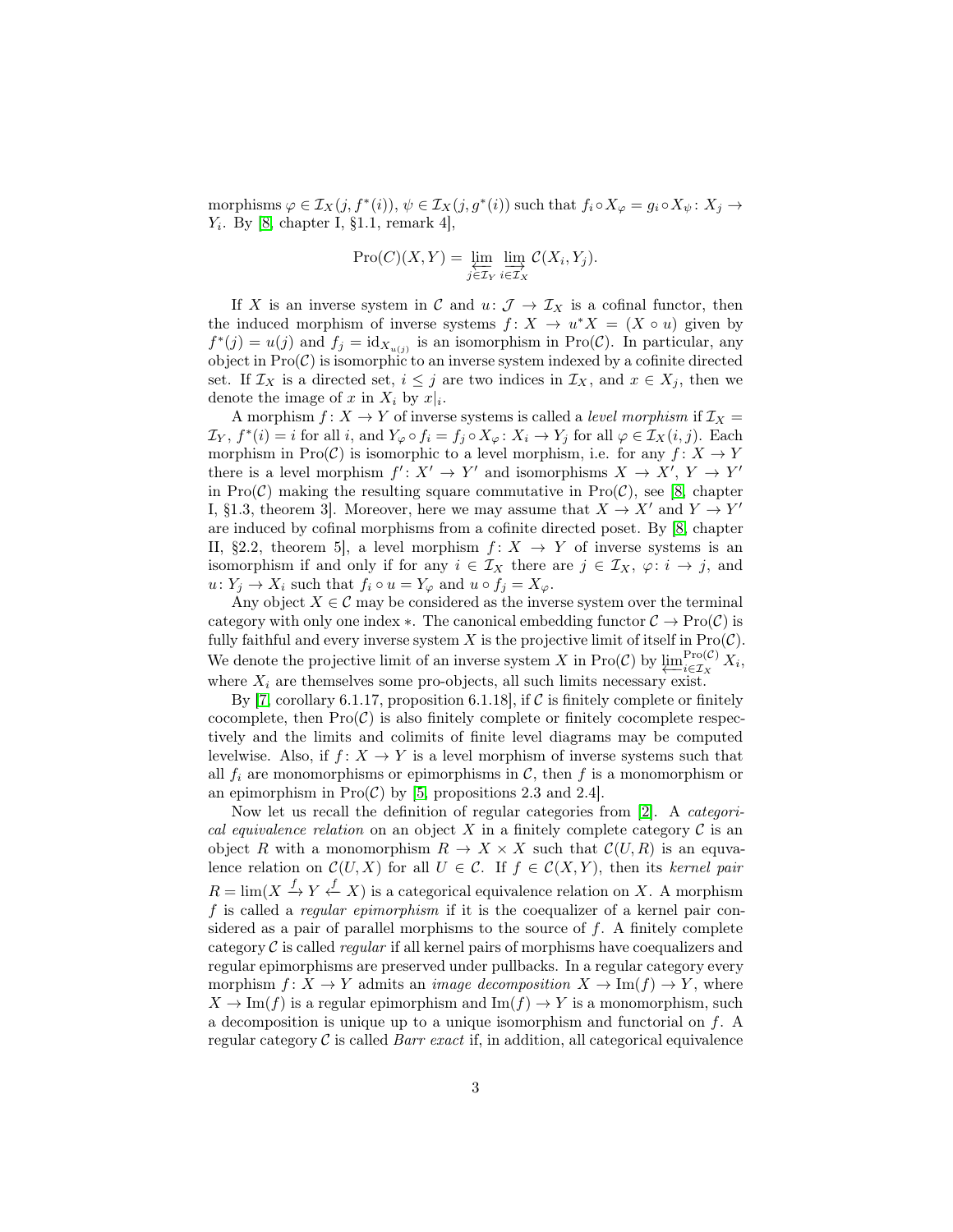relations in  $\mathcal C$  are kernel pairs.

**Lemma 1.** Let C be a regular category and  $f: X \to Y$  be a level morphism of *inverse systems in* C *with the index category* I. Then  $X \to \varprojlim_{i \in \mathcal{I}} \text{Im}(f_i) \to Y$ *is the image decomposition of* f *in*  $\text{Pro}(\mathcal{C})$ *. In particular, if all*  $f_i$  *are regular epimorphisms in* C*, then* f *is a regular epimorphism in the pro-completion.*

*Proof.* Since the image decomposition is functorial, the pro-object  $Z = \lim_{\epsilon \to 1^-} \text{Im}(f_i)$ is well-defined. Now the morphism  $Z \to Y$  is a monomorphism as the formal projective limit of monomorphisms  $\text{Im}(f_i) \to Y_i$  in C. The kernel pair of f in  $\text{Pro}(\mathcal{C})$  is  $R = \varprojlim_{i \in \mathcal{I}} R_i$ , where  $R_i$  is the kernel pair of  $f_i$  in  $\mathcal{C}$ . It remains to check that  $X \to Z$  is the coequalizer of the morphisms  $R \rightrightarrows X$ . But this easily follows from the formula for the set of morphisms in  $\text{Pro}(\mathcal{C})$  since projective and direct limits of sets commute with equalizers.  $\Box$ 

Recall that the monomorphisms in Set and in all the categories of algebraic objects  $T$  listed above (excluding  $\mathbf{Alg}$ ) are precisely the injective maps, the regular epimorphisms are the surjective maps. By [\[6,](#page-13-1) example 1.11], the procompletion of a regular category is also regular. It follows that the category of pro-sets Pro(Set) is regular and finitely cocomplete, and similarly for various Pro $(T)$ . Unlike Set, the category Pro $(Set)$  is not Barr exact, as the following example shows.

**Example 1.** Let  $R_n = \{(x, y) \in \mathbb{R}^2 \mid x - 1/n < y < x + 1/n\}$  for  $n > 0$  and  $R = \underbrace{\lim_{n} \text{Pro}(\mathbf{Set})}_{n}$  $n^{Proof 2}R_n$  be their formal projective limit. Then R is a categorical equivalence relation on  $\mathbb R$  in Pro(Set) since all  $R_n$  are reflexive symmetric relations on R and  $R_{2n} \circ R_{2n} \subseteq R_n$ . Now suppose that  $f: \mathbb{R} \to X$  is a morphism of inverse systems with the kernel pair containing  $R$  in the category  $Pro(Set)$ . This means that for any  $i \in \mathcal{I}_X$  there is  $n > 0$  such that  $f_i(x) = f_i(y)$  for all  $(x, y) \in R_n$ . Then it easily follows that all  $f_i$  have one-element images, i.e. the kernel pair of f is  $\mathbb{R}^2$ . On the other hand,  $R \to \mathbb{R}^2$  is not an isomorphism of pro-sets since the embeddings  $R_n \to \mathbb{R}^2$  of sets do not have sections. In other words,  $R$  is a categorical equivalence relation but not a kernel pair in  $Pro(Set)$ .

We also need the notion of homological and semi-abelian categories from [\[3,](#page-13-3) sections 4 and 5. A category  $\mathcal C$  is called *pointed* if there is a zero object 0, i.e. it is simultaneously initial and terminal. A *split extension* of Z by X in a finitely complete pointed category  $\mathcal C$  is a diagram of type

$$
X \rightarrow \xrightarrow{i} Y \xrightarrow{s} Z,
$$

where  $p \circ s = id_Z$  and i is the *kernel* of p, i.e. the equalizer of p and  $0: X \to Y$ . The object Y is called a *semi-direct product* of X and Z, it is also denoted by  $X \rtimes Z$ . If

$$
X \!\!\succ\!\!\!\stackrel{i'}{\xrightarrow{\hspace*{1.5cm}}} Y' \stackrel{s'}{\xrightarrow{\hspace*{1.5cm}}} \overline{p'}Z
$$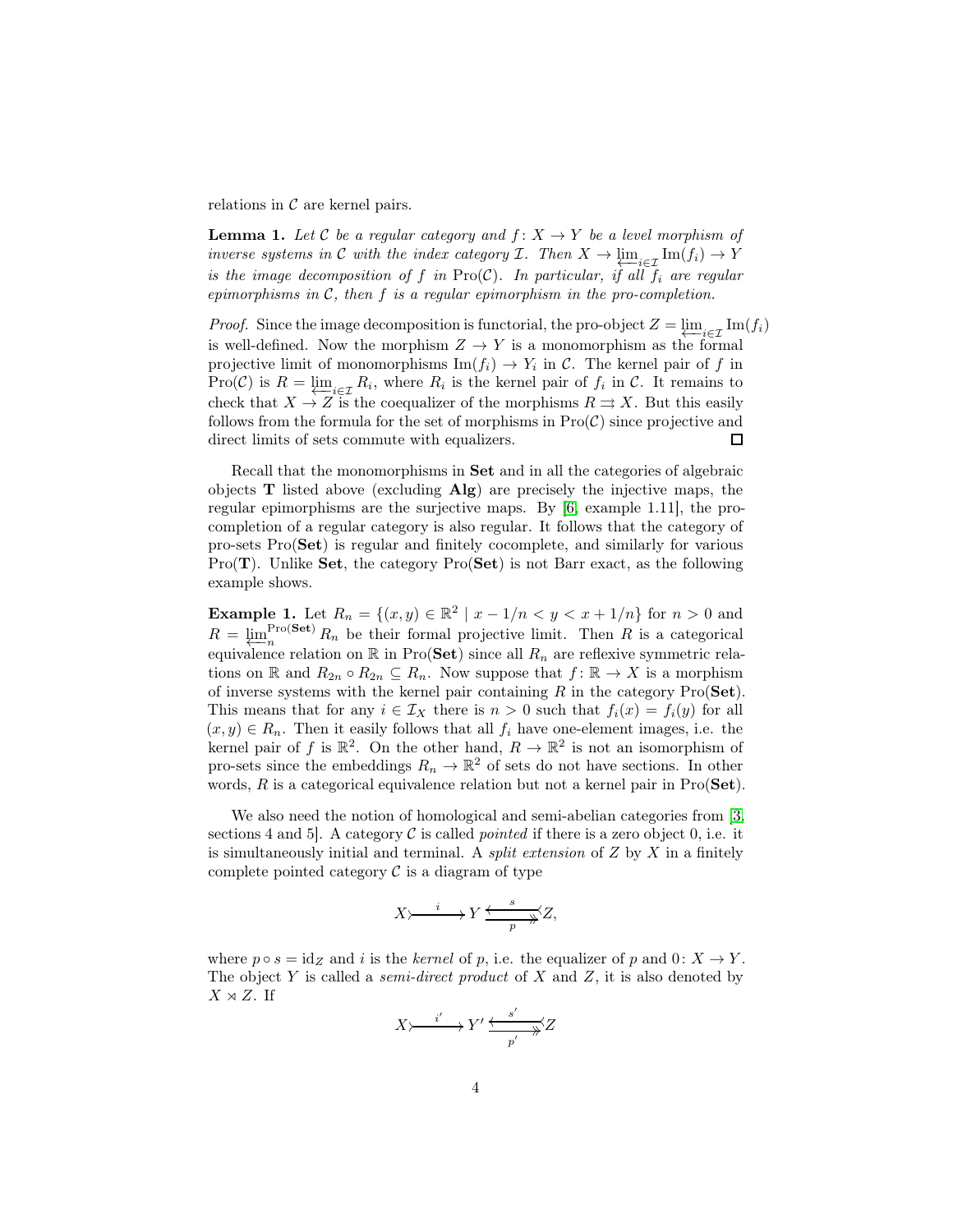is another split extension and  $f \in \mathcal{C}(Y, Y')$  satisfies  $f \circ i = i'$ ,  $f \circ s = s'$ , and  $p' \circ f = p$ , then f is called a *morphism* of split extensions. A finitely complete pointed category C is called *protomodular* if every morphism between split extensions of any objects is an isomorphism. A category C is called *homological* if it is pointed, regular, and protomodular (in particular, it is finitely complete). If, in addition, C is Barr exact and finitely cocomplete, then it is called *semi-abelian*.

If  $X$  and  $G$  are objects of a homological category  $C$ , then an *action* of  $G$ on X is an isomorphism class of split extensions  $X \to Y \leftrightarrows G$ . Each object G canonically acts on itself via

$$
G \rightarrow^{i_1} G \times G \xrightarrow{\Delta} G,
$$

where  $i_1: G \cong G \times 0 \to G \times G$  is the left embedding,  $p_2: G \times G \to 0 \times G \cong G$ is the right projection, and  $\Delta: G \to G \times G$  is the diagonal embedding. If G and  $X$  are any objects in a semi-abelian category, then  $G$  canonically acts on  $G \flat X = \text{Ker}(G \amalg X \to G \amalg 0 \cong G)$  and the actions of G on X are in a one-toone correspondence with the morphisms  $G \flat X \to X$  satisfying some additional conditions, see [\[4\]](#page-13-6) for details. In particular, there is only a set of possible actions of  $G$  on  $X$ .

The categories Grp, Ab, Rng, CRng, Lie<sub>K</sub>, and  $\text{Mod}_K$  are semi-abelian. By [\[6,](#page-13-1) the list after example 1.12], the pro-completions of these categories (or any other semi-abelian category) are also semi-abelian.

### 3 Pro-groups and pro-rings

Let  $T \neq$  Alg be one of the algebraic theories listed above. The category T may be extended to the case of pro-sets in two canonical ways, namely, to its pro-completion  $Pro(T)$  and to the category  $T(Pro(Set))$ . Both these categories are regular, in  $T(Pro(Set))$  monomorphisms, regular epimorphisms, and the image decompositions are the same as in Pro(Set). Clearly, there are canonical functors  $\mathbf{T} \to \text{Pro}(\mathbf{T}) \to T(\text{Pro}(\mathbf{Set}))$ , the left one is fully faithful.

<span id="page-4-0"></span>Lemma 2. *In the diagram*

$$
\begin{array}{c}\n\text{Pro}(\mathbf{Grp}) \longrightarrow \text{Grp}(\text{Pro}(\mathbf{Set})) \\
\uparrow \qquad \uparrow \qquad \uparrow \\
\text{Pro}(\mathbf{Ab}) \longrightarrow \text{Ab}(\text{Pro}(\mathbf{Set}))\n\end{array}
$$

*all functors are fully faithful. A pro-group* G *is isomorphic to an abelian progroup if and only if it is an abelian group object in* Pro(Set)*.*

*Proof.* Clearly, the horizontal functors are faithful and the vertical ones are fully faithful, so in order to prove the first claim it suffice to check that the upper functor is full. Let G and H be pro-groups and  $f: G \to H$  be a morphism of inverse systems of sets such that it is a homomorphism of group objects in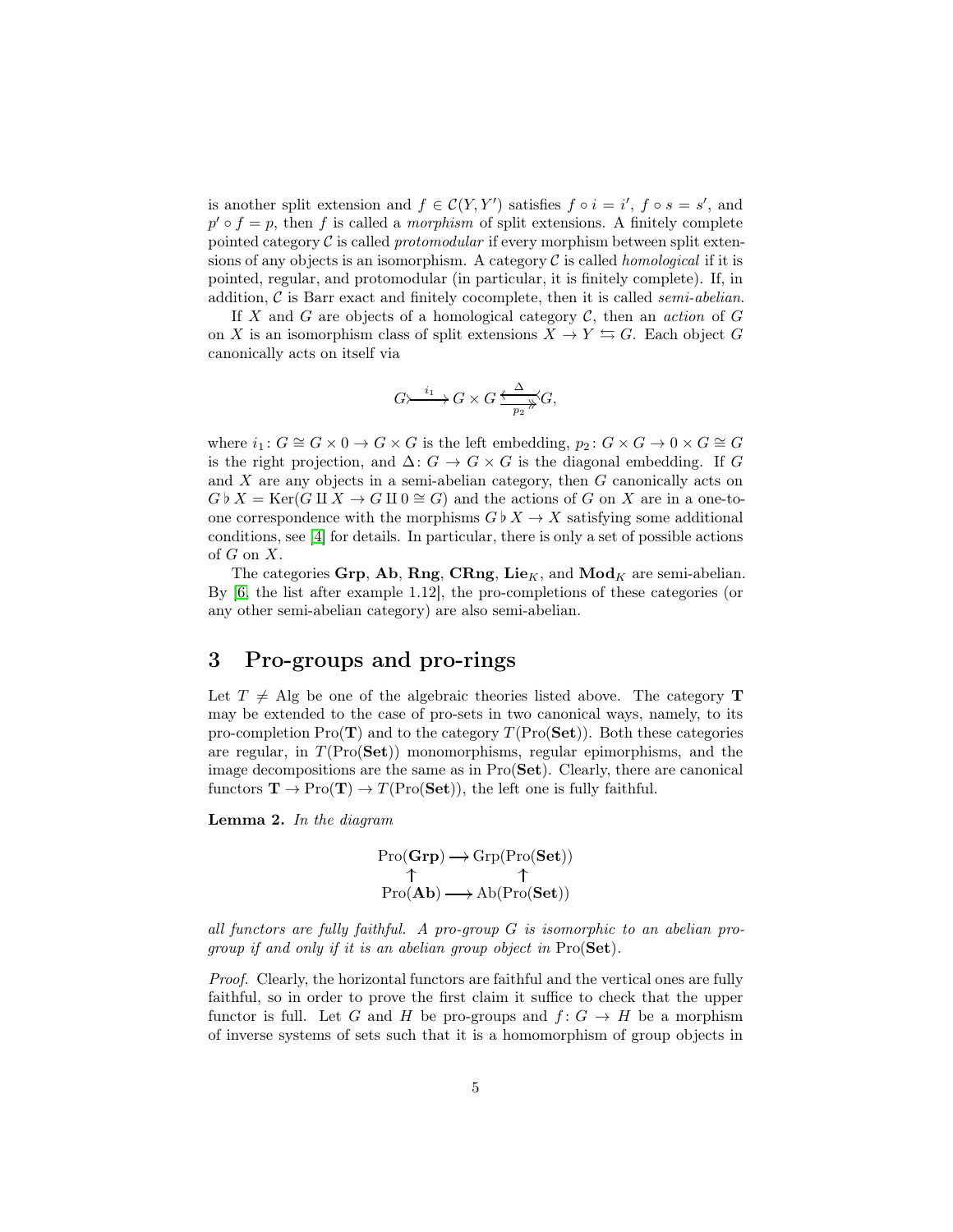Pro(Set). This means that for every  $i \in \mathcal{I}_H$  there is  $j \in \mathcal{I}_G$  and  $\varphi: f^*(i) \to j$ such that  $f_i \circ G_\varphi: G_j \to H_i$  is a group homomorphism. In other words, f is equivalent to a morphism of inverse systems of groups.

Now let G be a pro-group such that it is an abelian group object in  $Pro(\mathbf{Set})$ . Let  $G'_{i} = G_{i}/[G_{i}, G_{i}]$  be its levelwise abelianization and  $f: G \rightarrow G'$  be the corresponding level morphism. Since G is an abelian group object, for any  $i \in \mathcal{I}_G$ there are  $j \in \mathcal{I}_G$  and  $\varphi: i \to j$  such that  $G_{\varphi}(xy) = G_{\varphi}(yx)$ , i.e.  $G_{\varphi} = u_i \circ f_j$  for some  $u_i: G'_j \to G_i$ . Now it is easy to see that f is an isomorphism of pro-groups with the inverse given by the family of  $u_i$ . 口

In turns out that the canonical functor  $Pro(\mathbf{Grp}) \to Grp(Pro(\mathbf{Set}))$  is not an equivalence.

**Example 2.** Let  $X = \underbrace{\lim_{n>0} \text{Pro}(\textbf{Set})}_{n>0}$  $\sum_{n>0}^{P_{\text{TO}}(\text{Set})} X_n$ , where  $X_n = (-1/n, 1/n)$  are the intervals in R and the maps between them are the inclusions. It has an abelian group object structure:

- The neutral element is  $z: \{*\} \to X$ ,  $z^*(n) = *, z_n(*) = 0 \in X_n$ .
- The inverse is  $i: X \to X$ ,  $i^*(n) = n$ ,  $i_n(x) = -x$ .
- The addition is  $s: X \times X \to X$ ,  $s^*(n) = 2n$ ,  $s_n(x, y) = x + y$ .

Suppose that  $f: G \to X$  is a homomorphism of group objects in Pro(Set) such that G is a pro-group. This means, in particular, that for every n there is  $i \in \mathcal{I}_G$ and  $\varphi: f^*(n) \to i$  such that  $f_n(G_{\varphi}(gg')) = f_n(G_{\varphi}(g)) + f_n(G_{\varphi}(g'))$ . But since  $-1/n < f_n(G_\varphi(g^k)) < 1/n$  for all  $k \ge 1$ , we necessarily have  $f_n(G_\varphi(g)) = 0$  for all  $g \in G_i$ . In other words, f is equivalent to the trivial homomorphism. On the other hand,  $X$  is not trivial, so it is not isomorphic to a pro-group.

<span id="page-5-0"></span>Lemma 3. *Let* K *be a localization of a finitely generated unital commutative ring such as* Z*,* Q*, or a finite field. Then in the diagram*

$$
\begin{array}{ccc}\n\operatorname{Pro}(\mathbf{Lie}_K) & \longrightarrow \operatorname{Lie}_K(\operatorname{Pro}(\mathbf{Set})) \\
\uparrow & \uparrow \\
\operatorname{Pro}(\mathbf{Mod}_K) & \longrightarrow \operatorname{Mod}_K(\operatorname{Pro}(\mathbf{Set}))\n\end{array}
$$

*all functors are fully faithful, where the vertical functors add the zero Lie bracket. A Lie pro-*K*-algebra* G *is isomorphic to a pro-*K*-module if and only if it is an abelian Lie* K*-algebra object in* Pro(Set)*.*

*Proof.* The proof of the first claim is the same as in lemma [2](#page-4-0) since a pro-set morphism between Lie pro-K-algebras or pro-K-modules is a homomorphism if and only if it preserves finitely many operations, namely, the abelian group operations, the Lie bracket in the Lie algeba case, and the multiplications by the finitely generators of a ring  $K$  such that  $K$  is a localization of  $K$ .

Suppose that  $L$  is a Lie pro- $K$ -algebra such that it is an abelian Lie  $K$ algebra object in Pro(**Set**). Let  $L'_i = L_i/[L_i, L_i]$  be its levelwise abelianization and  $f: L \to L'$  be the corresponding level morphism. Since L is an abelian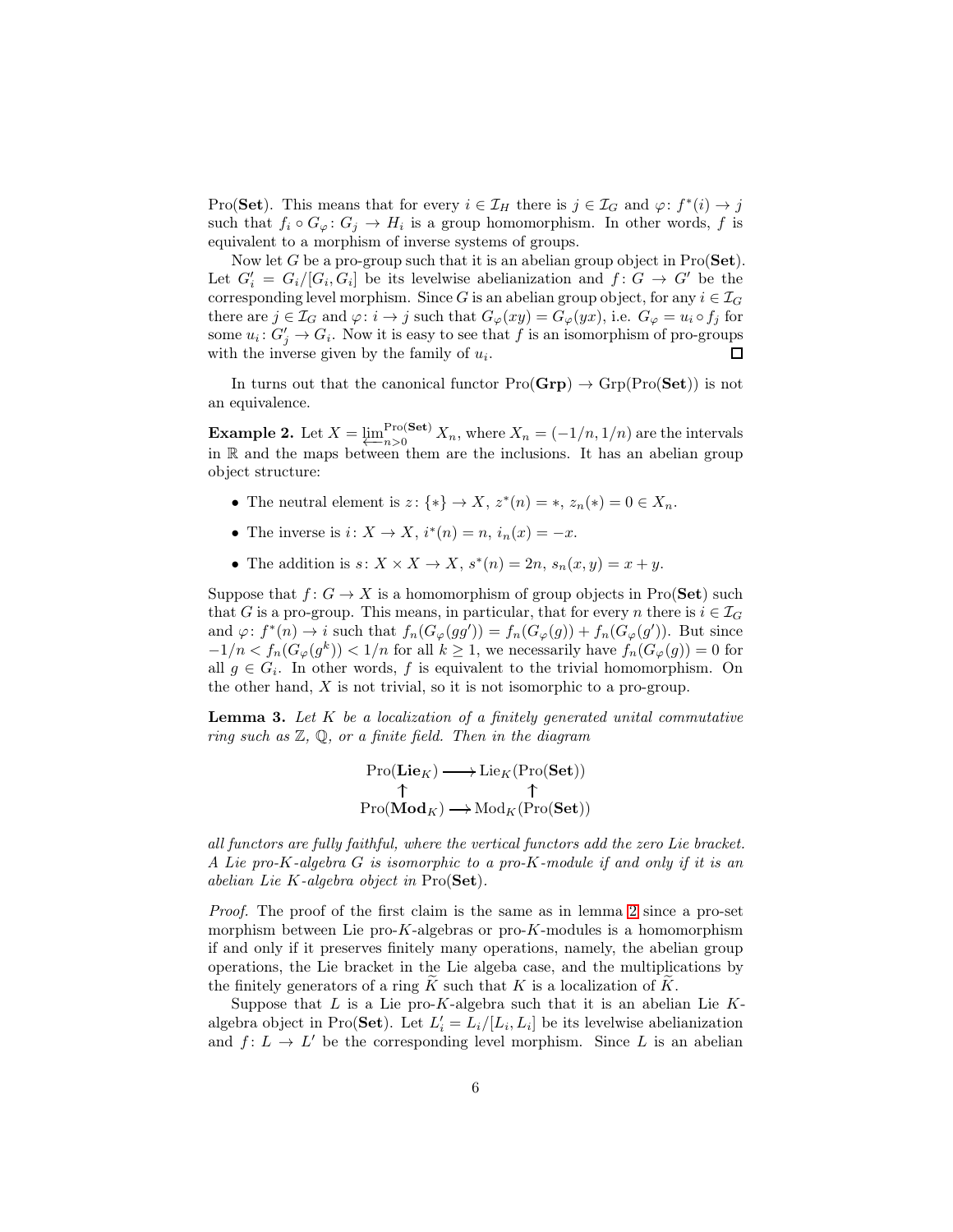Lie K-algebra object, for any  $i \in \mathcal{I}_L$  there are  $j \in \mathcal{I}_L$  and  $\varphi: i \to j$  such that  $L_{\varphi}([x,y]) = 0$ , i.e.  $L_{\varphi} = u_i \circ f_j$  for some  $u_i \colon L'_j \to L_i$ . Then f is an isomorphism of pro-groups with the inverse given by the family of  $u_i$ . □

The condition on  $K$  in lemma [3](#page-5-0) is necessary.

<span id="page-6-2"></span>**Example 3.** Let  $K = \mathbb{Z}[x_1, x_2, \ldots]$  be a polynomial ring over infinitely many variables. Consider the K-module  $N = \mathbb{Z} \oplus \mathbb{Z} \oplus \ldots$  with the identity actions of  $x_i$ and the K-modules  $M_k$  with the trivial actions of  $x_i$  for  $k \geq 0$ , where  $M_k$  are the subgroups of N with trivial first k components. Then  $M = \underbrace{\lim_{k} \text{Pro}(\mathbf{Ab})} M_k$  is a pro-module over K, where the structure maps are the inclusions. Also,  $f: M \to$  $N$  is a morphism of abelian pro-groups given by the identity homomorphism  $M_0 \rightarrow N$ . Clearly, f is not equivalent to a morphism of pro-K-modules since no  $M_k \to N$  is a homomorphism of K-modules. On the other hand, f is a homomorphism of K-modules in Pro(Set) since for any n the map  $M_k \to N$ preserves the action of  $x_n$  for  $k \geq n$ .

<span id="page-6-0"></span>Lemma 4. *In the diagrams*

$$
\begin{array}{ccc}\n\Pro(\mathbf{Rng}) \longrightarrow \operatorname{Rng}(\operatorname{Pro}(\mathbf{Set})) & \operatorname{Pro}(\mathbf{Ring}) \longrightarrow \operatorname{Ring}(\operatorname{Pro}(\mathbf{Set})) \\
\uparrow & \uparrow & \uparrow & \uparrow \\
\operatorname{Pro}(\mathbf{CRng}) \longrightarrow \operatorname{CRng}(\operatorname{Pro}(\mathbf{Set})) & \operatorname{Pro}(\mathbf{CRing}) \longrightarrow \operatorname{CRing}(\operatorname{Pro}(\mathbf{Set}))\n\end{array}
$$

*all functors are fully faithful. A pro-ring* R *is isomorphic to a commutative pro-ring, unital pro-ring, or unital commutative pro-ring if and only if it is a commutative ring object, unital ring object, or unital commutative ring object in* Pro(Set) *respectively.*

*Proof.* The first claim may be proved as in lemma [2.](#page-4-0) Take a pro-ring R. If it is a commutative ring object in Pro(Set), then it is isomorphic to the commutative pro-ring  $R' = \underleftarrow{\lim}_{i \in \mathcal{I}_R} \Pr(O\mathbf{Rng})$  $\lim_{i \in \mathcal{I}_R} R_i/[R_i, R_i],$  where  $[R_i, R_i]$  is the ideal of  $R_i$ generated by the additive commutators. If R is a unital ring object in  $Pro(\mathbf{Set})$ , then it is isomorphic to the unital pro-ring  $R'' = \underleftarrow{\lim}_{i \in \mathcal{I}_R} \Pr_o(\mathbf{Ring})$  $\sum_{i\in\mathcal{I}_R}^{1\text{ro}(\mathbf{Ring})} R_i/J_i$ , where  $J_i$ is the ideal of  $R_i$  generated by the elements  $ex - x$  and  $xe - x$  for  $x \in R_i$  and  $e \in R_i$  is the element given by the identity  $\{*\} \to R$  in Pro(Set). Finally, if R is commutative pro-ring and unital commutative ring object in Pro(Set), then the last construction gives a unital commutative pro-ring  $R''$ . □

<span id="page-6-1"></span>**Lemma 5.** *The functor*  $\text{Pro}(\mathbf{Alg}) \to \text{Alg}(\text{Pro}(\mathbf{Set}))$  *is fully faithful. An object*  $f: K \to R$  in Alg(Pro(Set)) is isomorphic to a unital pro-algebra if and only if K *and* R *are isomorphic to pro-rings.*

*Proof.* Clearly, the given functor is faithful. By lemma [4,](#page-6-0) a morphism in  $\text{Alg}(\text{Pro}(\mathbf{Set}))$  between unital pro-algebras may be represented by a diagram

$$
\begin{array}{ccc}\nK & \xrightarrow{f} & R \\
\downarrow & & \downarrow \\
K' & \xrightarrow{f'} & R',\n\end{array}
$$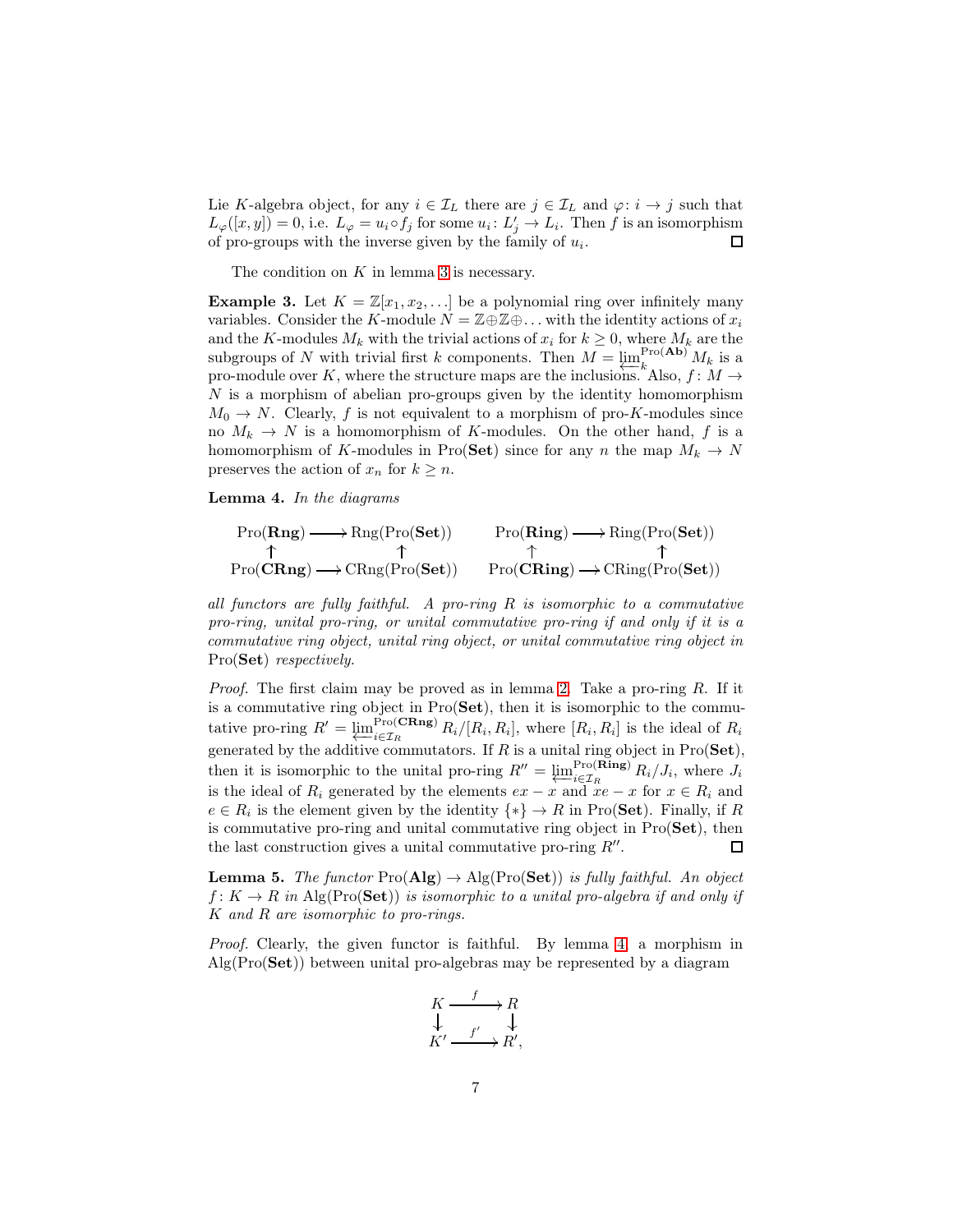of inverse systems of unital rings, where both rows are level morphisms and central at each level, and the square is commutative in  $Pro(Ring)$ . Changing the vertical morphisms by equivalent ones, we may assume that the square is commutative in the category of inverse systems, so it represents a morphism in  $Pro(Alg)$ . This proves the first claim.

Now let  $K \to R$  be an object of Alg(Pro(Set)) represented by a morphism  $f: K \to R$  of inverse systems of sets. Suppose that K and R are pro-rings. Then by lemma [4](#page-6-0) we may assume that  $f$  is a level morphism of inverse systems of unital pro-rings. Now let  $R'_i = R_i / J_i$ , where  $J_i$  is the ideal generated by the additive commutators  $[x, f_i(y)]$  for  $x \in R_i$  and  $y \in K_i$ , and  $K'_i$  be the image of  $f_i(K_i)$  in  $R'_i$ . Clearly, the induced morphism  $K' \to R'$  of inverse systems is an object of  $Pro(Alg)$  isomorphic to f.  $\Box$ 

Let  $T$  be an algebraic theory from one of the lemmas [2–](#page-4-0)[4.](#page-6-0) Then a morphism  $f: X \to Y$  in Pro(T) is an isomorphism if and only if it is an isomorphism in Pro(Set). Since  $Pro(T) \rightarrow Pro(Set)$  preserves the image decompositions of morphisms, a morphism  $f: X \to Y$  is a monomorphism or a regular epimorphism in  $Pro(T)$  if and only if it is a monomorphism or a regular epimorphism in Pro(Set) respectively. Also,  $Pro(T) \rightarrow Pro(Set)$  preserves finite limits since the same holds for  $\mathbf{T} \to \mathbf{Set}$ .

# 4 Actions of pro-groups

Let us recall the classical definitions of the actions:

- A group G acts on a group X if there is a map  $a: G \times X \to X$  such that  $a(gh, x) = a(g, a(h, x)), a(1, x) = x$ , and  $a(g, xy) = a(g, x) a(g, y)$ .
- A Lie K-algebra  $L$  acts on a Lie K-algebra  $M$  if there is a K-bilinear map  $a: L \times M \rightarrow M$  such that  $a(x, [u, v]) = [a(x, u), v] + [u, a(x, v)]$  and  $a([x, y], u) = a(x, a(y, u)) - a(y, a(x, u)).$
- Any abelian group A acts on any abelian group  $B$  in the unique (trivial) way inside  $\mathbf{Ab}$  since this category is abelian, the same holds for  $\mathbf{Lie}_K$ .
- A ring R acts on a ring S if S is a non-unital R-R-bimodule in such a way that  $p(ab) = (pa)b$ ,  $(ap)b = a(pb)$ , and  $a(bp) = (ab)p$  for  $a, b \in S$  and  $p \in R$ . In other words, the action is given by the multiplication maps l:  $R \times S \rightarrow S$  and  $r: S \times R \rightarrow S$  satisfying some axioms.
- A commutative ring  $K$  acts on a commutative ring  $S$  if  $S$  is a non-unital K-module such that  $k(ab) = (ka)b$  for  $a, b \in S$  and  $k \in K$ .
- A unital ring R acts on a commutative ring S if R acts on S as a ring and  $1a = a = a1$  for all  $a \in S$ .
- A unital commutative ring K acts on a commutative ring S if K acts on S as a commutative ring and  $1a = a$  for  $a \in S$ .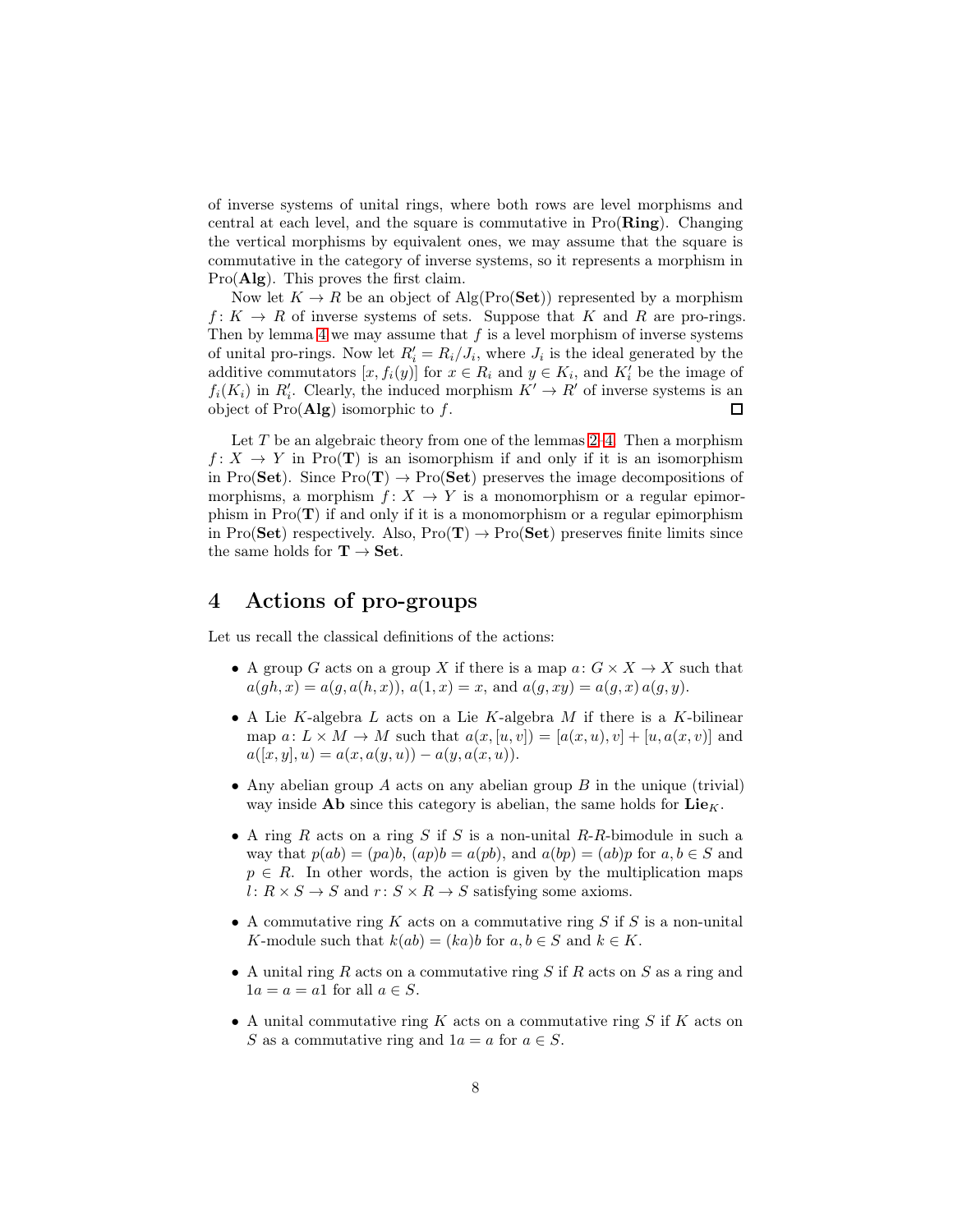• A unital algebra  $K \subseteq R$  acts on a ring S if R acts on S as a unital ring and  $ka = ak$  for  $a \in S$  and  $k \in K$ .

In the first four cases the semi-direct product in the sense of semi-abelian categories is the classical semi-direct product. The coproducts in some of these categories and the objects  $G \flat X$  may be constructed in the following way:

• In the case of groups

$$
G\amalg H = \{1\} \sqcup G^{\#} \sqcup H^{\#} \sqcup (G^{\#} \times H^{\#}) \sqcup (H^{\#} \times G^{\#}) \sqcup (G^{\#} \times H^{\#} \times G^{\#}) \sqcup (H^{\#} \times G^{\#} \times H^{\#}) \sqcup \dots
$$

as a set, where  $G^{\#} = G \setminus \{1\}$  and  $H^{\#} = H \setminus \{1\}$ , and  $G \flat H$  is the abstract group with the generators  $\mathcal{P}_h$  for  $g \in G$  and  $h \in H$  and the relations  $\mathscr{G}(hh') = \mathscr{G}_h \mathscr{G}_h'.$ 

- In the case of abelian groups or K-modules  $A \amalg B = A \times B$  and  $A \flat B = B$ .
- In the case of rings

$$
R \amalg S = R \oplus S \oplus (R \otimes S) \oplus (S \otimes R) \oplus (R \otimes S \otimes R) \oplus (S \otimes R \otimes S) \oplus \ldots,
$$

where  $\otimes$  means the tensor product over  $\mathbb{Z}$ , and

$$
R \triangleright S = S \oplus (R \otimes S) \oplus (S \otimes R) \oplus (R \otimes S \otimes R) \oplus (S \otimes R \otimes S) \oplus \ldots
$$

• In the case of commutative rings  $R \amalg S = R \oplus S \oplus (R \otimes S)$  and  $R \flat S =$  $S \oplus (R \otimes S).$ 

Let  $T$  be the algebraic theory of groups, Lie  $K$ -algebras, rings, or commutative rings. Using Yoneda embedding of Pro(Set) to the category of presheaves on Pro(Set), it is easy to see that actions in  $T(Pro(Set))$  may be described via the same operations and axioms as in T. Moreover, the canonical morphism of pro-sets  $G \times X \to G \rtimes X$  is always an isomorphism for any action of G on X. It follows that  $T(Pro(Set))$  is homological and there is only a set of actions of G on X for any  $G, X \in T(\text{Pro}(\mathbf{Set}))$ .

<span id="page-8-0"></span>**Theorem 1.** Let G and X be pro-groups and  $a: G \times X \rightarrow X$  be an action *of* G on X in Grp(Pro(Set)). Then the split extension  $X \to X \rtimes G \leftrightarrows G$  is *isomorphic to a formal projective limit*  $X' \to X' \rtimes G' \leftrightarrows G'$  *of split extensions of groups in such a way that*  $G \to G'$  *is induces by a cofinal functor between the index categories. The functor*  $\text{Pro}(\text{Grp}) \to \text{Grp}(\text{Pro}(\text{Set}))$  *induces a bijection between the sets of actions of* G *on* X *in these categories.*

*Proof.* For simplicity, we denote by  $\gamma(i) \in \mathcal{I}_G$  and  $\chi(i) \in \mathcal{I}_X$  the components of  $a^*(i)$  for the action a and the index  $i \in \mathcal{I}_X$ . Without loss of generality, we may assume that the index categories of G and X are cofinite posets. Replacing  $\mathcal{I}_X$ by  $\mathcal{I}_G \times \mathcal{I}_X$  and increasing  $\gamma$  and  $\chi$ , we may further assume that

•  $\gamma$  is monotone and cofinal;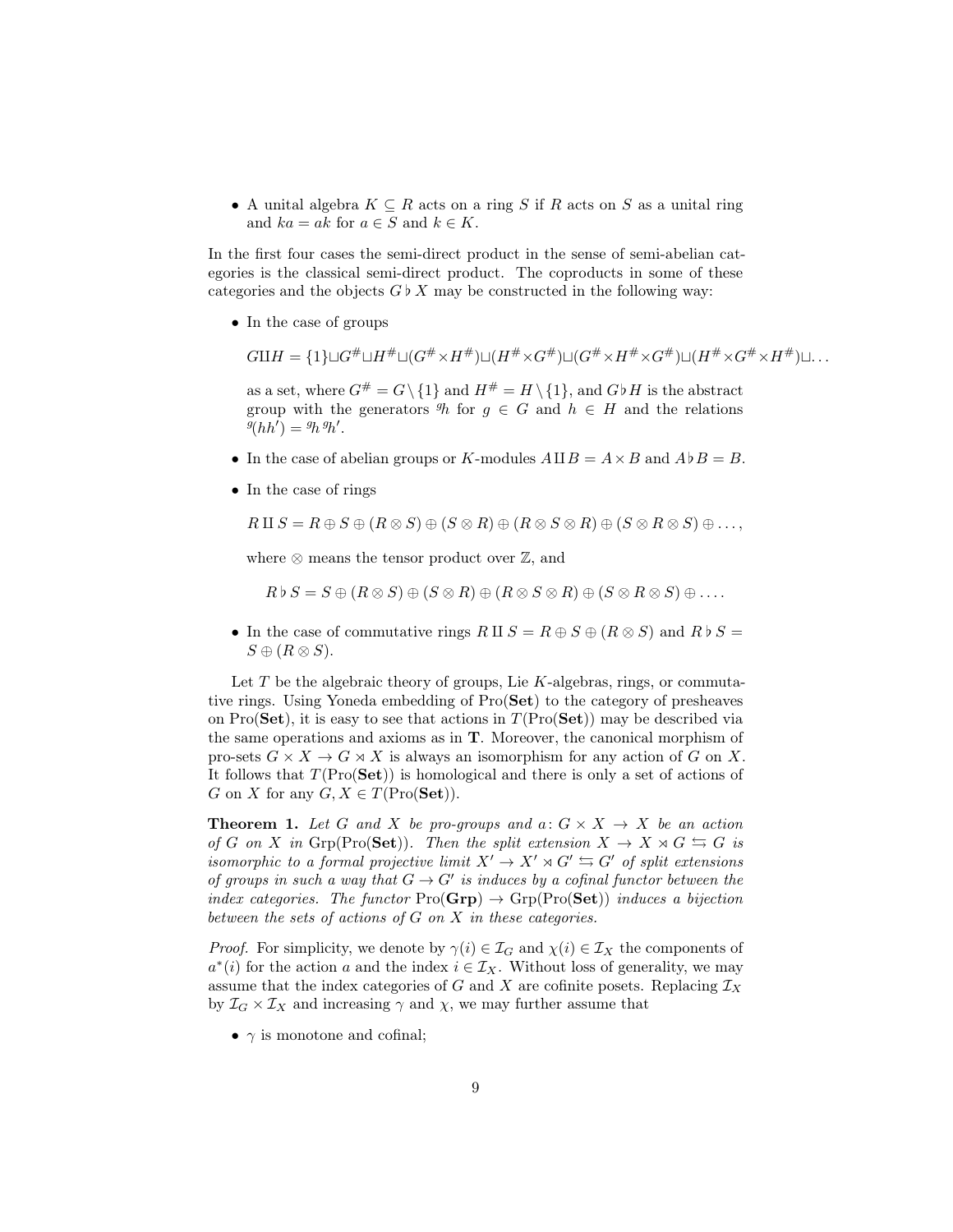- $\chi$  is monotone and  $\chi(i) \geq i$  for all *i*;
- $a_j(g, x)|_i = a_i(g|_{\gamma(i)}, x|_{\chi(i)})$  for  $i \leq j$ ;
- $a_i(q, xy) = a_i(q, x) a_i(q, y);$
- $a_i(1, x) = x|_i;$
- $a_i(g, a_{\chi(i)}(h, x)) = a_i(gh|_{\gamma(i)}, x|_{\chi(i)}).$

Let  $\widetilde{X}_i = G_{\gamma(i)} \flat X_{\chi(i)}$  for all  $i \in \mathcal{I}_X$  and  $\widetilde{X}$  be the corresponding inverse system. By the above properties, there is a level morphism  $f: \widetilde{X} \to X$  of progroups such that  $f_i(x) = a_i(g, x)$  for  $g \in G_{\gamma(i)}$  and  $x \in X_{\chi(i)}$ . Now let  $X_i'$  be the factor-group of  $\widetilde{X}_i$  by the normal  $G_{\gamma(i)}$ -invariant subgroup generated by the elements  $g|_{\gamma(i)}(x|_{\chi(i)}) a_{\chi(i)}(h,x)^{-1}$ , this subgroup lies in the kernel of  $f_i$ .

It follows that f induces a level morphism  $X' \to X$  of pro-groups, it is an isomorphism with the inverse given by the canonical maps  $X_{\chi(i)} \to X'_i$ . Let  $G'_{i} = G_{\gamma(i)}$ , it acts on  $X'_{i}$  by the construction. It is easy to check that the resulting action of G' on X' is isomorphic to a via the isomorphisms  $G \to G'$ and  $X \to X'$ .

The second claim follows from lemma [2](#page-4-0) and the first claim.

Unfortunately, the functor  $Pro(\mathbf{Lie}_K) \to \mathrm{Lie}_K(Pro(\mathbf{Set}))$  does not induce a bijection between the sets of actions unless  $K = 0$ .

 $\Box$ 

**Example 4.** Let  $K$  be any non-zero unital commutative ring. Consider the inverse system M of K-modules  $M_n = K^n$  with the zero Lie brackets and the structure homomorphisms

$$
M_{n+1} \to M_n, (x_1, \ldots, x_{n+1}) \mapsto (x_1, \ldots, x_n).
$$

The K-module K (considered as the abelian Lie K-algebra) acts on  $M$  in Lie<sub>K</sub>(Pro(Set)) by the morphism  $a: K \times M \rightarrow M$  with

$$
a^*(n) = (*, n+1), a_n(k; x_1, \dots, x_{n+1}) = (kx_2, \dots, kx_{n+1}).
$$

So the semi-direct product  $M \rtimes K$  in Lie<sub>K</sub>(Pro(Set)) is the inverse limit of  $M_n \times K = K^{n+1}$  of K-modules with the Lie bracket

$$
K^{n+1} \times K^{n+1} \to K^n, (x_1, \ldots, x_{n+1}; k; y_1, \ldots, y_{n+1}; l) \mapsto (ky_2 - lx_2, \ldots, ky_{n+1} - lx_{n+1}; 0).
$$

Now suppose that  $f: M \rtimes K \to L$  is a homomorphism of Lie K-algebra objects in Pro(Set), where  $L$  is a Lie pro-K-algebra. We claim that the induced homomorphism  $M \to L$  is trivial. Without loss of generality, L is an abstract Lie K-algebra and f is given by a K-linear homomorphism  $f_*: M_n \times K \to L$  such that

$$
f_*(ky_2 - lx_2, \ldots, ky_{n+1} - lx_{n+1}; 0) = [f_*(x_1, \ldots, x_n; k), f_*(y_1, \ldots, y_n; l)].
$$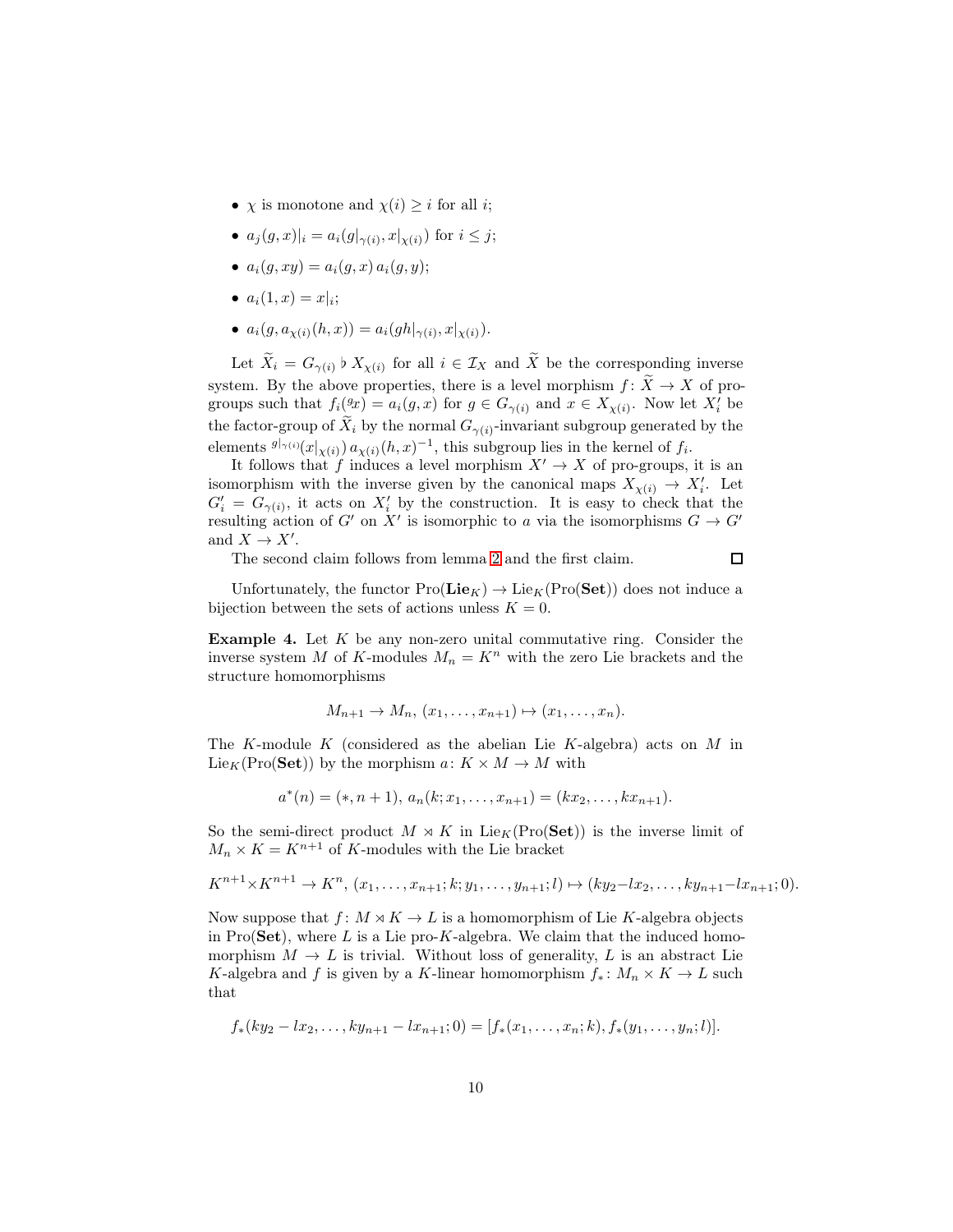By the K-linearity it follows that

$$
f_*(0,\ldots,y_i,\ldots,0;0)=[f_*(0,\ldots,0;1),f_*(0,\ldots,y_i,\ldots,0;0)]
$$

for  $2 \leq i \leq n$  (here  $y_i$  is on the  $(i-1)$ -th position in the left hand side and on the i-th position in the right hand side) and

$$
f_*(0,\ldots,y_{n+1};0)=0.
$$

By induction we get  $f_*(0, \ldots, y_i, \ldots, 0; 0) = 0$  for all  $2 \le i \le n + 1$ , where  $y_i$  is on the  $(i - 1)$ -th position, as claimed. On the other hand, M is not isomorphic to the zero Lie K-algebra object in Pro(Set), so  $M \rtimes K$  is not isomorphic to a Lie pro-K-algebra.

# 5 Actions of pro-rings

We need to generalize actions of unital rings, commutative rings, and unital algebras to the pro-objects.

- A *split extension of a unital pro-ring* R *by a pro-ring* S is a split extension  $S \to S \rtimes R \leftrightarrows R$  in Pro(**Rng**) such that  $S \rtimes R$  is a unital pro-ring and both right morphisms lie in Pro(Ring). A *morphism* of such extensions is a morphism of extensions of pro-rings lying in  $Pro(Ring)$ .
- A *split extension of a unital commutative pro-ring* K *by a commutative pro-ring* S is a split extension  $S \to S \rtimes K \leftrightarrows K$  in Pro(**CRng**) such that  $S \rtimes K$  is a unital commutative pro-ring and both right morphisms lie in Pro(CRing). A *morphism* of such extensions is a morphism of extensions of pro-rings lying in Pro(CRing).
- A *split extension of a unital pro-algebra*  $K \rightarrow R$  *by a pro-ring* S is a diagram

$$
S \rightarrow \rightarrow S \rtimes R \xrightarrow{S} R
$$
  

$$
\uparrow R
$$
  

$$
\uparrow R'
$$
  

$$
\xrightarrow{R' \xrightarrow{p} R} R
$$

where the columns are unital pro-algebras,  $s$  and  $p$  are morphisms of unital pro-algebras inducing an isomorphism  $K \cong K'$ , and the top row is a split extension in Pro(Rng). A *morphism* of such extensions is a morphism of extensions of pro-rings lying in Pro(Ring).

If instead of Pro( $\mathbf{T}$ ) we use  $T(\text{Pro}(\mathbf{Set}))$  or just  $\mathbf{T}$ , then the resulting isomorphism classes of split extensions are precisely the actions from the previous section defined via operations and axioms.

<span id="page-10-0"></span>**Theorem 2.** Let  $K \rightarrow R$  be a unital pro-algebra, S be a pro-ring, and l:  $R \times$  $S \to S$ ,  $r: S \times R \to S$  *be an action of the unital algebra object*  $K \to R$  *on the ring object* S *in* Pro(Set). Then the split extension  $S \to S \rtimes R \leftrightarrows R$  is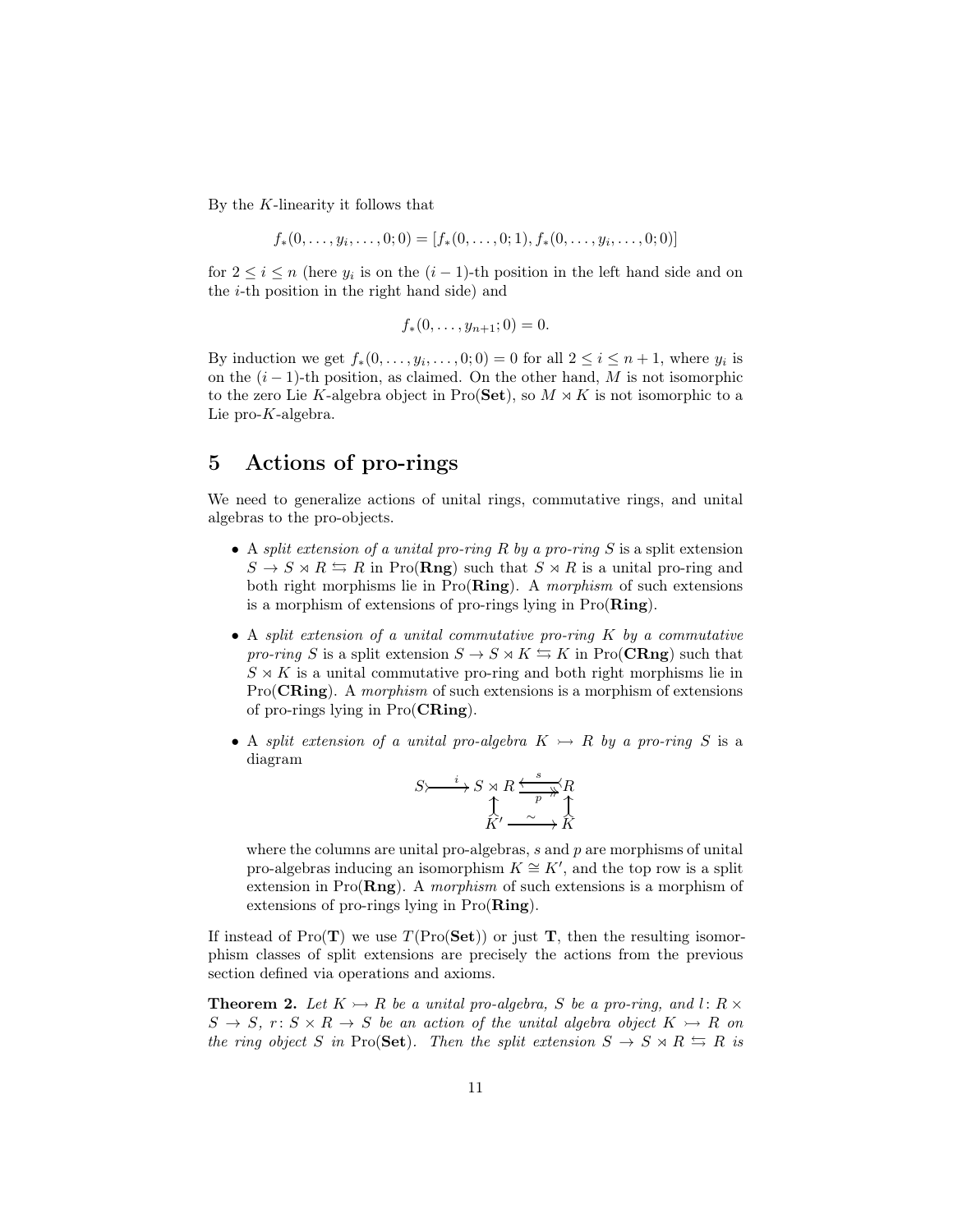*isomorphic to a formal projective limit*  $S' \to S' \rtimes R' \leftrightarrows R'$  *of split extensions of unital algebras by rings in such a way that*  $R \rightarrow R'$  *is induces by a cofinal functor between the index categories. The functors*  $\text{Pro}(\mathbf{Rng}) \to \text{Rng}(\text{Pro}(\mathbf{Set}))$ and  $\text{Pro}(\mathbf{Alg}) \to \text{Alg}(\text{Pro}(\mathbf{Set}))$  *induce a bijection between the sets of actions of*  $K \rightarrow R$  *on S in these categories.* 

*Proof.* Without loss of generality, we may assume that the index categories of R and S are cofinite posets and  $l^*(i)$ ,  $r^*(i)$  have the same components  $\rho(i) \in \mathcal{I}_R$ ,  $\sigma(i) \in \mathcal{I}_S$  up to the order for all  $i \in \mathcal{I}_S$ . Replacing  $\mathcal{I}_S$  by  $\mathcal{I}_R \times \mathcal{I}_S$  and increasing  $\rho$  and  $\sigma$ , we may further assume that

- $\bullet$   $\rho$  is monotone and cofinal;
- $\sigma$  is monotone and  $\sigma(i) \geq i$  for all *i*;
- $l_j(p, a)|_i = l_i(p|_{\rho(i)}, a|_{\sigma(i)})$  and  $r_j(a, p)|_i = r_i(a|_{\sigma(i)}, p|_{\rho(i)})$  for  $i \leq j$ ;
- $l_i$  and  $r_i$  are biadditive;
- $l_i(p, l_{\sigma(i)}(q, a)) = l_i(pq|_{\rho(i)}, a|_{\sigma(i)})$ ;
- $l_i(p|_{\rho(i)}, r_{\sigma(i)}(a, q)) = r_i(l_{\sigma(i)}(p, a), q|_{\rho(i)})$ ;
- $r_i(r_{\sigma(i)}(a, p), q) = r_i(a|_{\sigma(i)}, p|_{\rho(i)}q);$
- $l_i(p, ab) = l_i(p, a) b | i;$
- $r_i(a, p) b|_i = a|_i l_i(p, b);$
- $r_i(ab, p) = a | i r_i(b, p);$
- $l_i(1, a) = a|_i = r_i(a, 1);$
- $l_i(k, a) = r_i(a, k)$  for  $k \in K_{\rho(i)}$ .

For simplicity we write  $\sigma^n(i)$  for n applications of  $\sigma$  to i and  $\rho \sigma^n(i)$  instead of  $\rho(\sigma^n(i))$ . Let  $\widetilde{S}_i = R_{\rho \sigma^2(i)}$   $\flat S_{\sigma^3(i)}$  for all  $i \in \mathcal{I}_S$  and  $\widetilde{S}$  be the corresponding inverse system. By the above properties, there is a level morphism  $f: \widetilde{S} \to S$  of pro-rings such that

- $f_i(a) = a|_i;$
- $f_i(p \otimes a) = l_i(p|_{\rho(i)}, a|_{\sigma(i)})$ ;
- $f_i(a \otimes p) = r_i(a|_{\sigma(i)}, p|_{\rho(i)})$ ;
- $f_i(p \otimes a \otimes q) = l_i(p|_{\rho(i)}, r_{\sigma(i)}(a|_{\sigma^2(i)}, q|_{\rho\sigma(i)}))$

for  $a \in S_{\sigma^3(i)}$  and  $p, q \in R_{\rho\sigma^2(i)}$ . Note that we take such the indices in the definition of  $S_i$  in order for f to be multiplicative. Now let  $S_i'$  be the factor-ring of  $\widetilde{S}_i$  by the  $R_{\rho\sigma^2(i)}$ -invariant ideal generated by the elements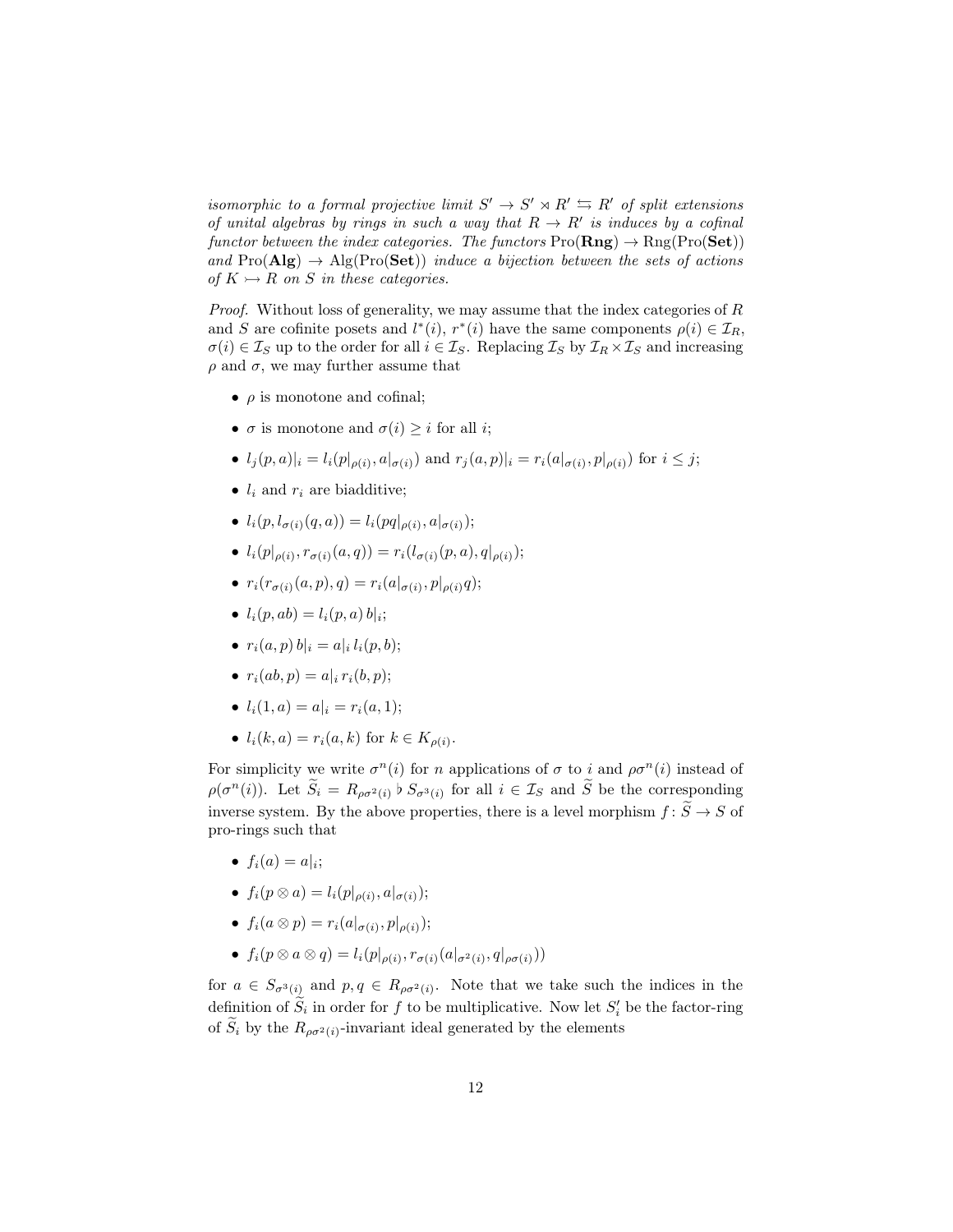- $p|_{\rho\sigma^2(i)} \otimes a|_{\sigma^3(i)} l_{\sigma^3(i)}(p, a);$
- $a|_{\sigma^3(i)} \otimes p|_{\rho\sigma^2(i)} r_{\sigma^3(i)}(a, p);$
- $k \otimes a a \otimes k$  for  $a \in S_{\sigma^3(i)}$  and  $k \in K_{\rho\sigma^2(i)}$ ;
- $1 \otimes a a$  for  $a \in S_{\sigma^3(i)}$ .

It is easy to check that such an ideal lies in the kernel of  $f_i$ . It follows that  $f$ induces a level morphism  $S' \to S$  of pro-rings, it is an isomorphism with the inverse given by the canonical maps  $S_{\sigma^3(i)} \to S'_i$ . Let  $R'_i = R_{\rho \sigma^2(i)}$ , it acts on  $S'_i$ by the construction as a unital algebra (with the central subring  $K'_i = K_{\rho \sigma^2(i)}$ ). It is easy to check that the resulting action of  $R'$  on  $S'$  is isomorphic to the action of R on S via the isomorphisms  $R \to R'$  and  $S \to S'$ .

The second claim follows from lemmas [4,](#page-6-0) [5](#page-6-1) and the first claim.

 $\Box$ 

As a corollary, we obtain the following result. Let  $R$  be a pro-ring,  $K$  be an abstract unital commutative ring, and suppose that the unital commutative ring object K acts on the ring object R in Pro(Set). Then R is isomorphic to a pro-K-algebra, i.e. the formal projective limit of K-algebras. If instead we require only that every element of  $K$  acts on the pro-ring  $R$  and these actions satisfy the classical identities, then  $R$  may be not isomorphic to a pro- $K$ -algebra, see example [3.](#page-6-2)

<span id="page-12-0"></span>**Theorem 3.** Let R be a unital pro-ring, S be a pro-ring, and l:  $R \times S \rightarrow S$ ,  $r: S \times R \rightarrow S$  *be an action of the unital ring object* R *on the ring object* S *in* Pro(Set). Then the split extension  $S \to S \rtimes R \leftrightarrows R$  is isomorphic to a *formal projective limit*  $S' \to S' \rtimes R' \leftrightarrows R'$  *of split extensions of unital rings by rings in such a way that*  $R \to R'$  *is induces by a cofinal functor between the index categories. The functors*  $\text{Pro}(\mathbf{Rng}) \to \text{Rng}(\text{Pro}(\mathbf{Set}))$  *and*  $\text{Pro}(\mathbf{Ring}) \to$ Ring(Pro(Set)) *induce a bijection between the sets of actions of* R *on* S *in these categories.*

*Proof.* Let  $K_i$  be the images of Z in  $R_i$  for  $i \in \mathcal{I}_R$ , then  $K \rightarrow R$  is a unital pro-algebra and  $l, r$  is an action of the unital algebra object. Then the first claim follows from theorem [2.](#page-10-0) The second claim follows from the first one and lemma [4.](#page-6-0)  $\Box$ 

<span id="page-12-1"></span>Theorem 4. *Let* K *be a unital commutative pro-ring,* S *be a commutative proring, and*  $l: K \times S \rightarrow S$  *be an action of the unital commutative ring object* R *on the commutative ring object* S *in* Pro(Set). Then the split extension  $S \rightarrow$  $S \rtimes R \leftrightarrows R$  is isomorphic to a formal projective limit  $S' \to S' \rtimes R' \leftrightarrows R'$  of split *extensions of unital commutative rings by commutative rings in such a way that*  $R \to R'$  is induces by a cofinal functor between the index categories. The func $tors \, Pro(CRng) \rightarrow CRng(Pro(Set))$  and  $Pro(CRing) \rightarrow CRing(Pro(Set))$  in*duce a bijection between the sets of actions of* R *on* S *in these categories.*

*Proof.* Since  $K \rightarrow K$  is a unital algebra and l is an action of the unital algebra object, the first claim follows from theorem [2.](#page-10-0) The second claim follows from the first one and lemma [4.](#page-6-0)  $\Box$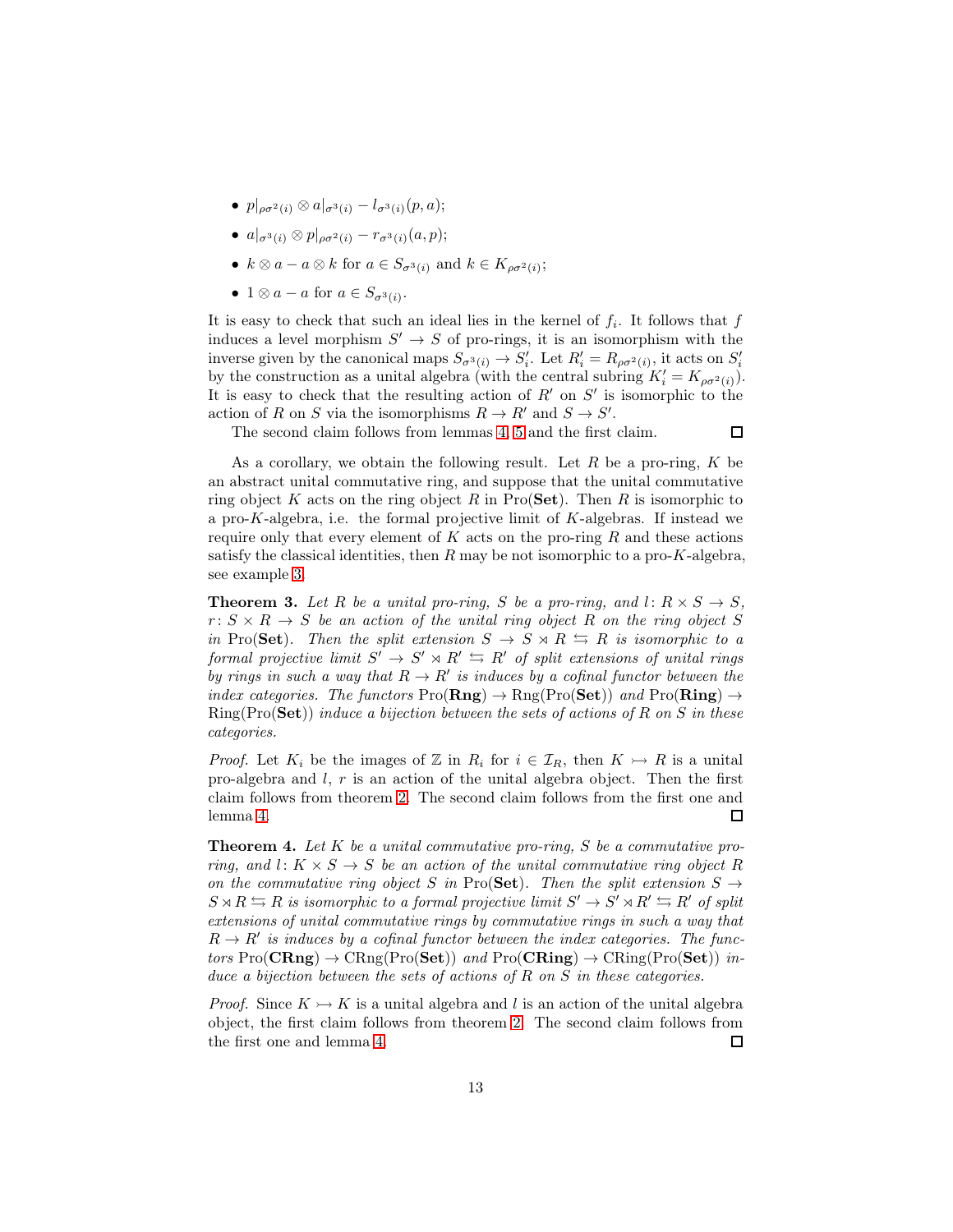**Theorem 5.** Let R, S be pro-rings and l:  $R \times S \rightarrow S$ ,  $r: S \times R \rightarrow S$  be an action *of the ring object* R *on the ring object* S *in* Pro(Set)*. Then the split extension*  $S \to S \rtimes R \leftrightarrows R$  is isomorphic to a formal projective limit  $S' \to S' \rtimes R' \leftrightarrows R'$ *of split extensions of rings in such a way that*  $R \to R'$  *is induces by a cofinal functor between the index categories. The functor*  $\text{Pro}(\mathbf{Rng}) \to \text{Rng}(\text{Pro}(\mathbf{Set}))$ *induces a bijection between the sets of actions of* R *on* S *in these categories.*

*Proof.* Let  $R_i = R_i \rtimes \mathbb{Z}$ , then R is a unital pro-ring and l, r may be extended to the action of  $\overline{R}$  on  $S$  in the unique way. By theorem [3,](#page-12-0) the split extension  $S \to S \rtimes \tilde{R} \leftrightarrows \tilde{R}$  is isomorphic to a formal projective limit  $S' \to S' \rtimes \tilde{R}' \leftrightarrows \tilde{R}'$ such that  $\tilde{R}' \to \tilde{R}$  is induced by a cofinal functor. Then we may take  $R'_i =$  $\text{Ker}(\widetilde{R}'_i \to \mathbb{Z})$  and  $(S' \rtimes R')_i = \text{Ker}((S' \rtimes \widetilde{R}')_i \to \mathbb{Z})$ . The second claim follows from the first one and lemma [4.](#page-6-0) □

<span id="page-13-2"></span>**Theorem 6.** Let K, S be commutative pro-rings and l:  $K \times S \rightarrow S$  be an action *of the commutative ring object* K *on the commutative ring object* S *in* Pro(Set)*. Then the split extension*  $S \to S \rtimes K \leftrightarrows K$  *is isomorphic to a formal projective*  $\lim_{M \to \infty} S' \to S' \rtimes K' \to K'$  of split extensions of commutative rings in such a way *that*  $K \to K'$  *is induces by a cofinal functor between the index categories. The*  $functor Pro(CRng) \rightarrow CRng(Pro(Set))$  *induces a bijection between the sets of actions of* K *on* S *in these categories.*

*Proof.* Let  $\widetilde{K}_i = K_i \rtimes \mathbb{Z}$ , then  $\widetilde{K}$  is a unital commutative pro-ring and l may be extended to the action of  $\widetilde{K}$  on S in the unique way. By theorem [4,](#page-12-1) the split extension  $S \to S \rtimes \widetilde{K} \leftrightarrows \widetilde{K}$  is isomorphic to a formal projective limit  $S' \rightarrow S' \rtimes \widetilde{K}' \leftrightarrows \widetilde{K}'$  such that  $\widetilde{K}' \rightarrow \widetilde{K}$  is induced by a cofinal functor. Then we may take  $K'_i = \text{Ker}(\tilde{K}'_i \to \mathbb{Z})$  and  $(S' \rtimes K')_i = \text{Ker}((S' \rtimes \tilde{K}')_i \to \mathbb{Z})$ . The second claim follows from the first one and lemma [4.](#page-6-0)  $\Box$ 

### <span id="page-13-0"></span>References

- <span id="page-13-5"></span>[1] M. Artin and B. Mazur. *Etale homotopy*. Springer-Verlag, 1969.
- [2] F. Borceux. *Handbook of categorical algebra 2: categories and structures*. Cambridge University Press, 1994.
- <span id="page-13-3"></span>[3] F. Borceux and D. Bourn. *Mal'cev, protomodular, homological and semiabelian categories*. Kluwer Academic Publishers, 2004.
- <span id="page-13-6"></span>[4] F. Borceux, G. Janelidze, and G. M. Kelly. Internal object actions. *Comment. Math. Univ. Carolin.*, 46(2):235–255, 2005.
- <span id="page-13-4"></span>[5] J. Dydak and F. R. Ruiz del Portal. Monomorphisms and epimorphisms in pro-categories. *Topology and its applications*, 154:2204–2222, 2007.
- <span id="page-13-1"></span>[6] P.-A. Jacqmin and Z. Janelidze. On stability of exactness properties under the pro-completion. 2020.